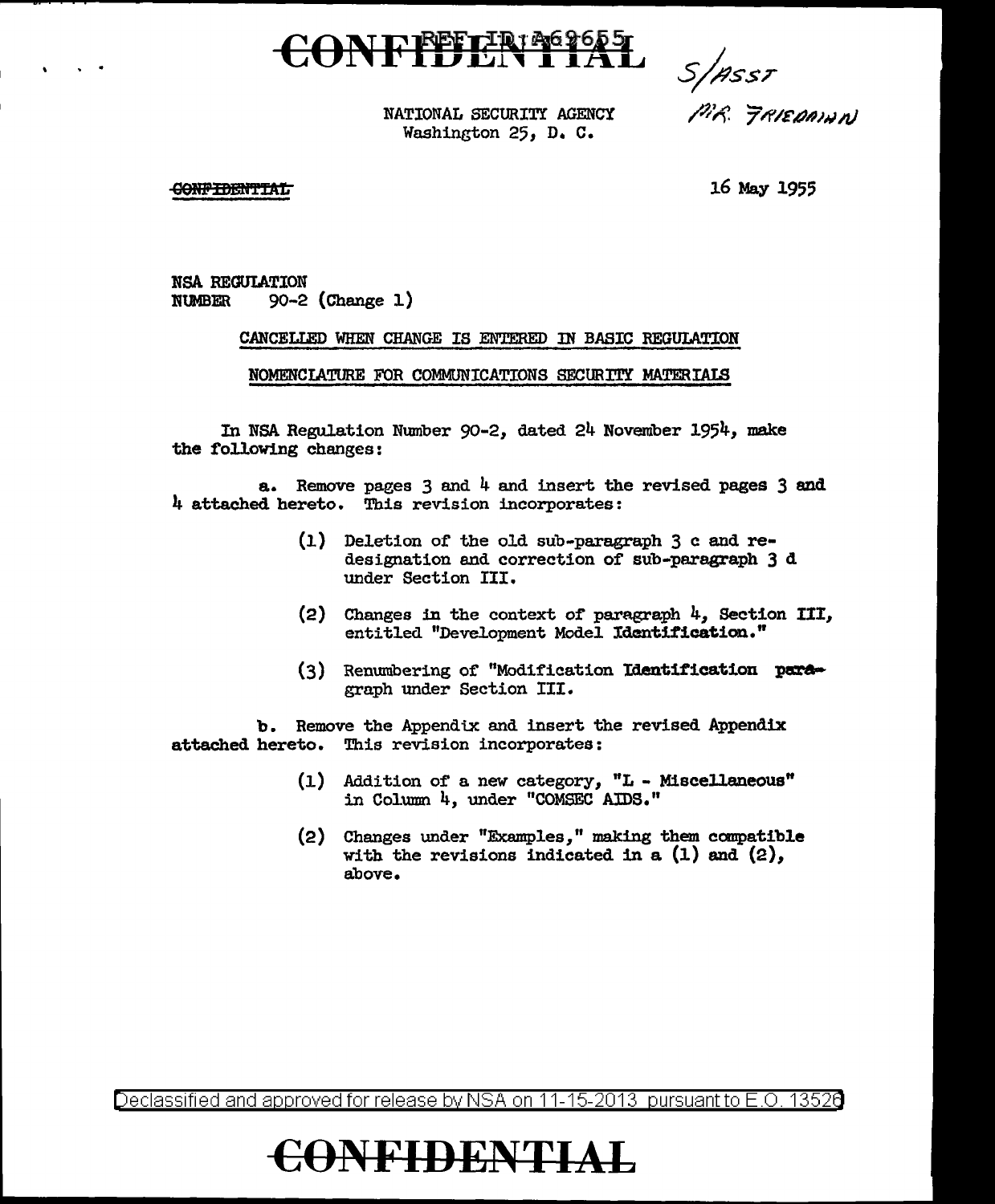# I<del>REFILD: 26965</del>

CONFIDENTIAL

NSA RECULATION NO. 90-2 (Change 1) 16 May 1955

~ .

c. By pen and ink correction in Section III, paragraph 5 a (1), delete the numeral "2" appeariag at the ead of the ahor\ title "KLB-3C/TSEC."

d. Change Section VIII to read:

"Staff supervision of the policy established herein is the responsibility of the Deputy Director, Communications Security."

BY COMMAND OF LIEUTENANT GENERAL CANINE:

JOHN B ACKERMAN MaJor General, US Air Force Chief of Staff

OFFICIAL:

5 Glam

GEO. E. CAMPBELL Colonel, AGC AdJutant General

Incls: Pages  $3$  &  $4$ , and Appendix (Revised) to NSA Regulation 90-2 dtd 24 Kovember 1954

DISTRIBUTION II plus **COMSEC 25** CIA State Dept. FBI

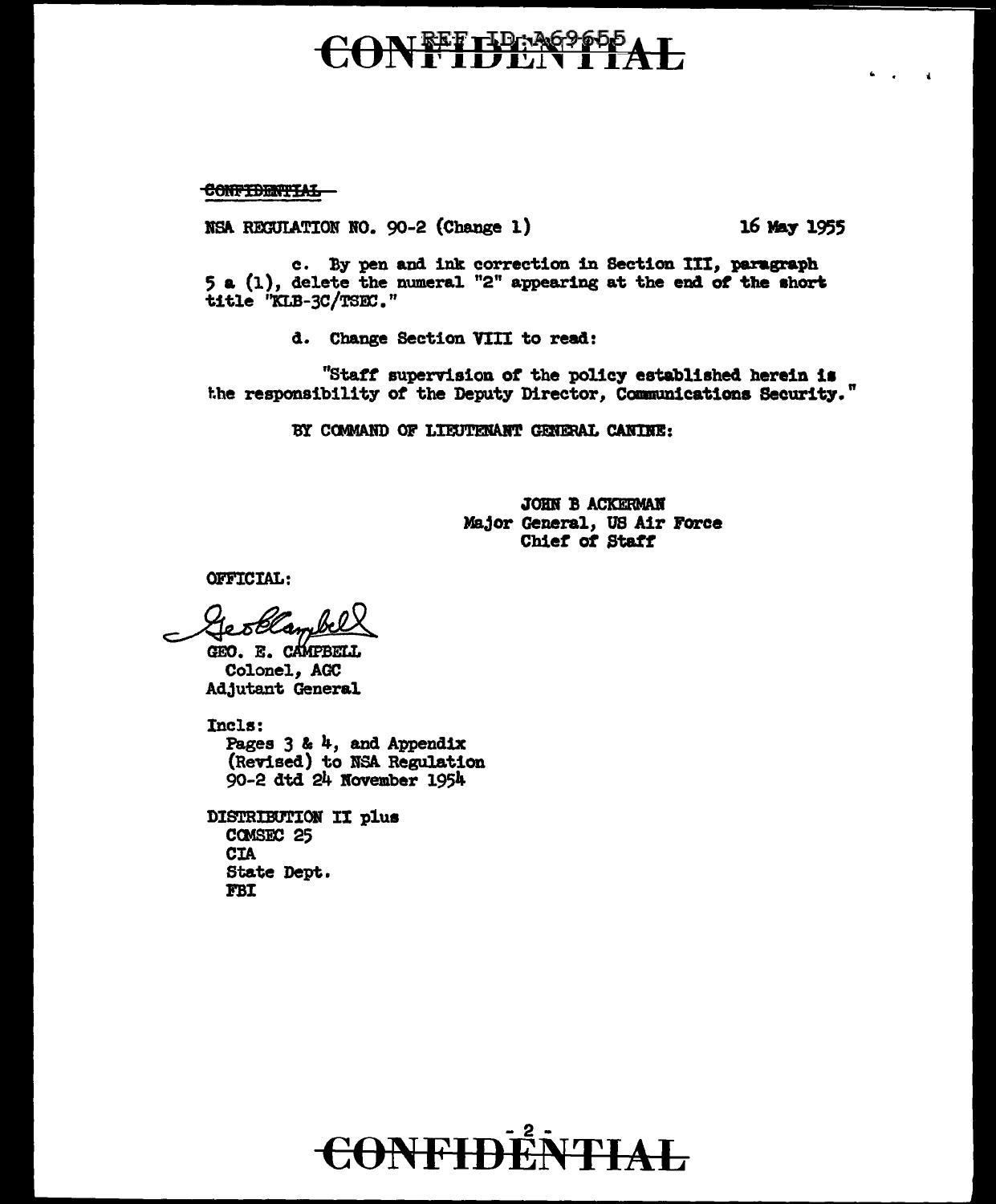# **REED IPAAA**

#### CONFIDENTIAL

NSA REGULATION NO. 90-2 24 November 1954

(b) Short titles for €0MSEC aids will be derived as explained in SECTION IV.

d. "TSEC' nomenclature will not be assigned to parts, subassemblies, sub-units or similar items that will othervise be subject to parts cataloging under other systems.

#### SECTION III - SHORT TITLES FOR COMSEC EQUIPMENT

1. Definitions: For the purpose of assignment of short titles to equipments and components, the following definitions will apply:

a. Equipment: A single equipment, or a group of two (2) or more components which is capable of operating independently to perform all the functions required to fulfill an intended COMSEC purpose. (Examples: literal cipher machine, teletypewriter security  $r$  $\left(\frac{m}{m}t\right)$ , key tape production equipment, tape checker.)

- b. Component:
	- (1) A group of parts assembled together as a unit to perform a definite and complete function necessary to the operation of the equipment of which it is a part. (Examples: cipher unit, key generator, alarm unit, stepping unit}, or
	- (2) A group of parts assembled together as a separately removable and replaceable (apd accountable, as appropriate) unit, although the group may not, in itself, perform a complete function necessary to the operation of the equipment of which it is a part. (Examples: drawer, cabinet, keyer assembly, tube chassis.)

2. Equipment Short Titles: Equipment short titles will contain the following elements, arranged in the order listed:

a. The system designator "TSEC", followed by a slant line.

b. A type number consisting of a descriptive digraph, a dash and an equipment number.

- (1) Descriptive digraphs will be selected from the Table of Indicators: each will include:
	- (a) A "Function'' indicator, to indicate the basic, or general function which the equipment performs.

- 3 -

**ONFIDE!**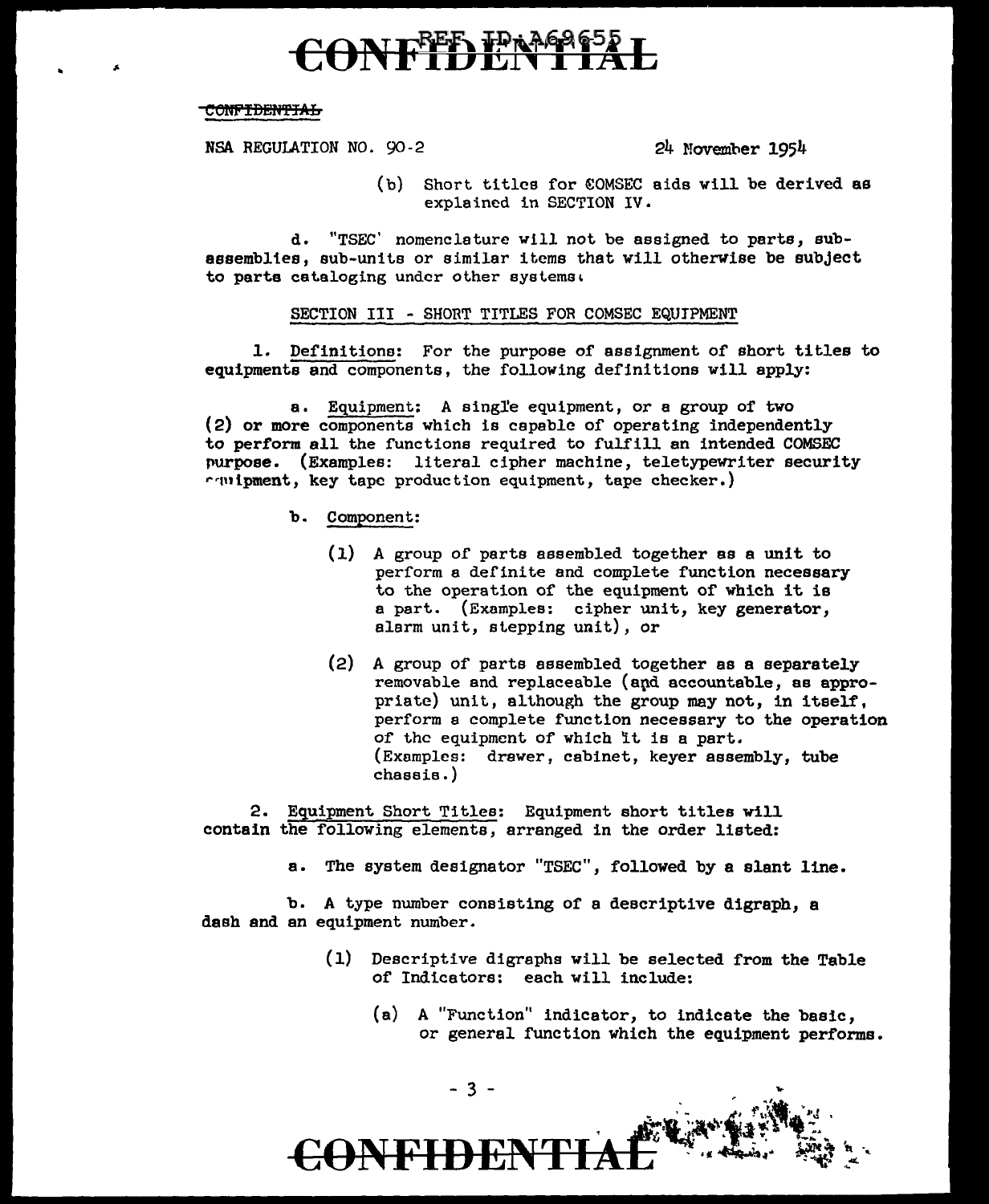# CONFIDENTIAL

**CONFIDENTIAL** 

 $\text{BSA}$  REGULATION NO. 90-2 24 November 1954

- (b) A "Type" indicator, to indicate the general type of the equipment.
- (2) Equipment numbers will be selected consecutivel7 beginning with 1 for the first of each series of identical descriptive digraphs.
- c. Examples:  $TSEC/KW-1$ ,  $TSEC/HY-3$ ,  $TSEC/MP-7$ .

t• 3. Component Short Titles: Component short titles will contain -~'ollowing elements, arranged in the order listed:

a. A type marrier consisting of a descriptive trigraph, a dash and a component number.

- (1) Descriptive trigraphs will be selected *traa* the Table of Indicators; each will include:
	- (a) The "Function" and i'Type" indicators *ot* the equipment *ot* which the component is a part;.
	- (b) A "Component" indicator, to indicate the specific type or fUnction *ot* the component.
- (2) Component numbers will be selected consecutively beginning with 1 for the first of each series of identical trigraphs.
- b. The system designator "TSEC" preceded by a slant line.
- c. Examples:  $KXC-3/TSEC$ ,  $HWH-3/TSEC$ ,  $NTE-7/TSEC$ .
- 4. Development Model Identification:

The letter "D" and a number inclosed in parentheses following the basic short title will identify an equipment or component that is in research or development. Beginning with 1 for the first model., succeeding models will bear consecutive numbers. When the final model goes into production, this element of the short title will be dropped.

Examples:  $TSEC/KL-4(D-1), KIG-3(D-5)/TSEC$ 

5. Modification Identification:

a. Each significant modification to an equipment or cca· ponent that results in the loss of interchangeability of its

> $\left(Revised$  May 1955) **CONFIDENTIAL**